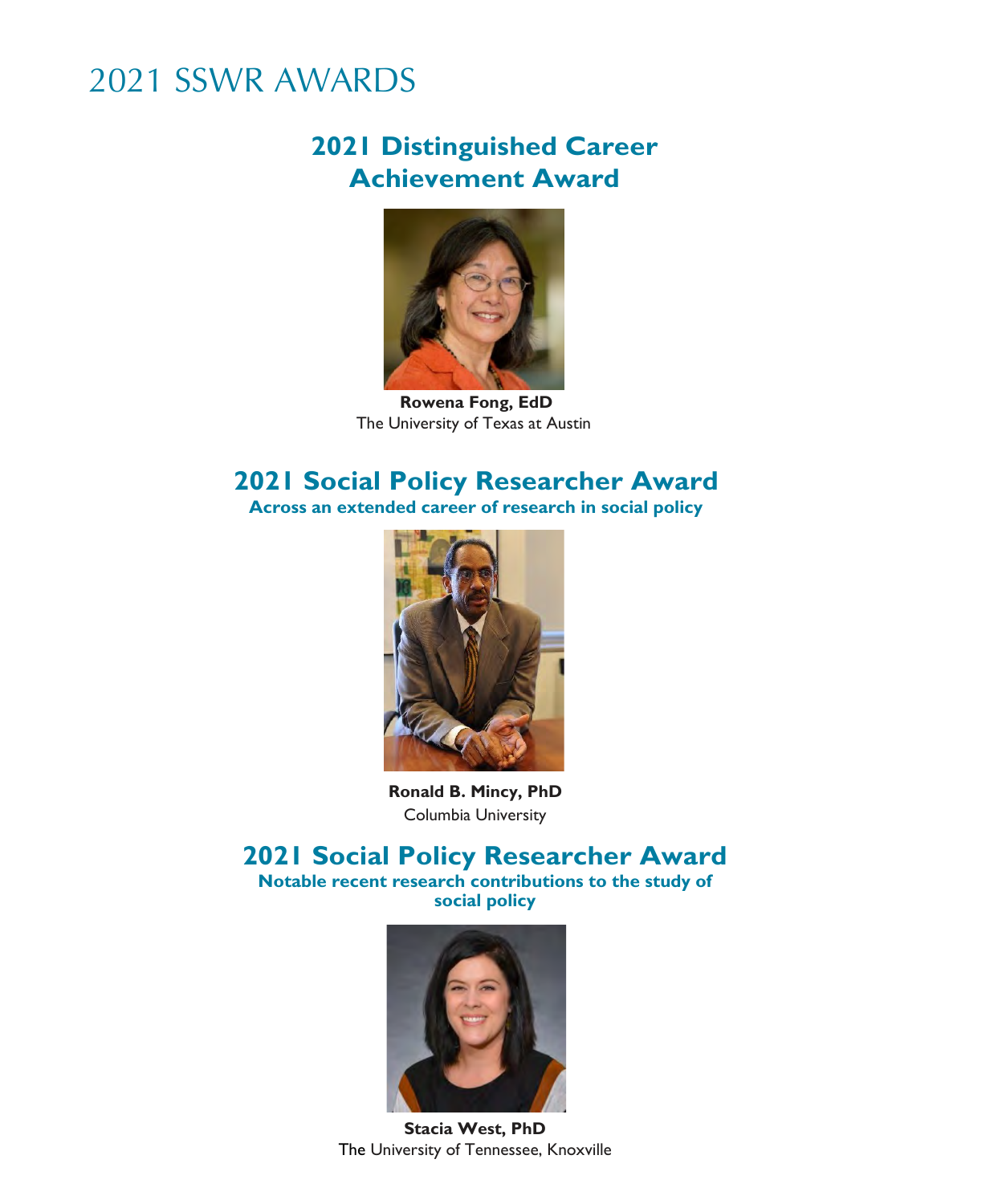#### **2021 Book Award**



**Michal Krumer-Nevo, PhD** Ben-Gurion University of the Negev, Israel

**Krumer-Nevo, M.** (2020). *Radical Hope: Poverty-Aware Practice for Social Work*. Bristol University Press.

#### **2021 Book Award Honorable Mention**



**Yoosun Park, PhD** Smith College

**Park, Y.** (2020). *Facilitating Injustice: The Complicity of Social Workers in the Forced Removal and Incarceration of Japanese Americans, 1941-1946*. Oxford University Press.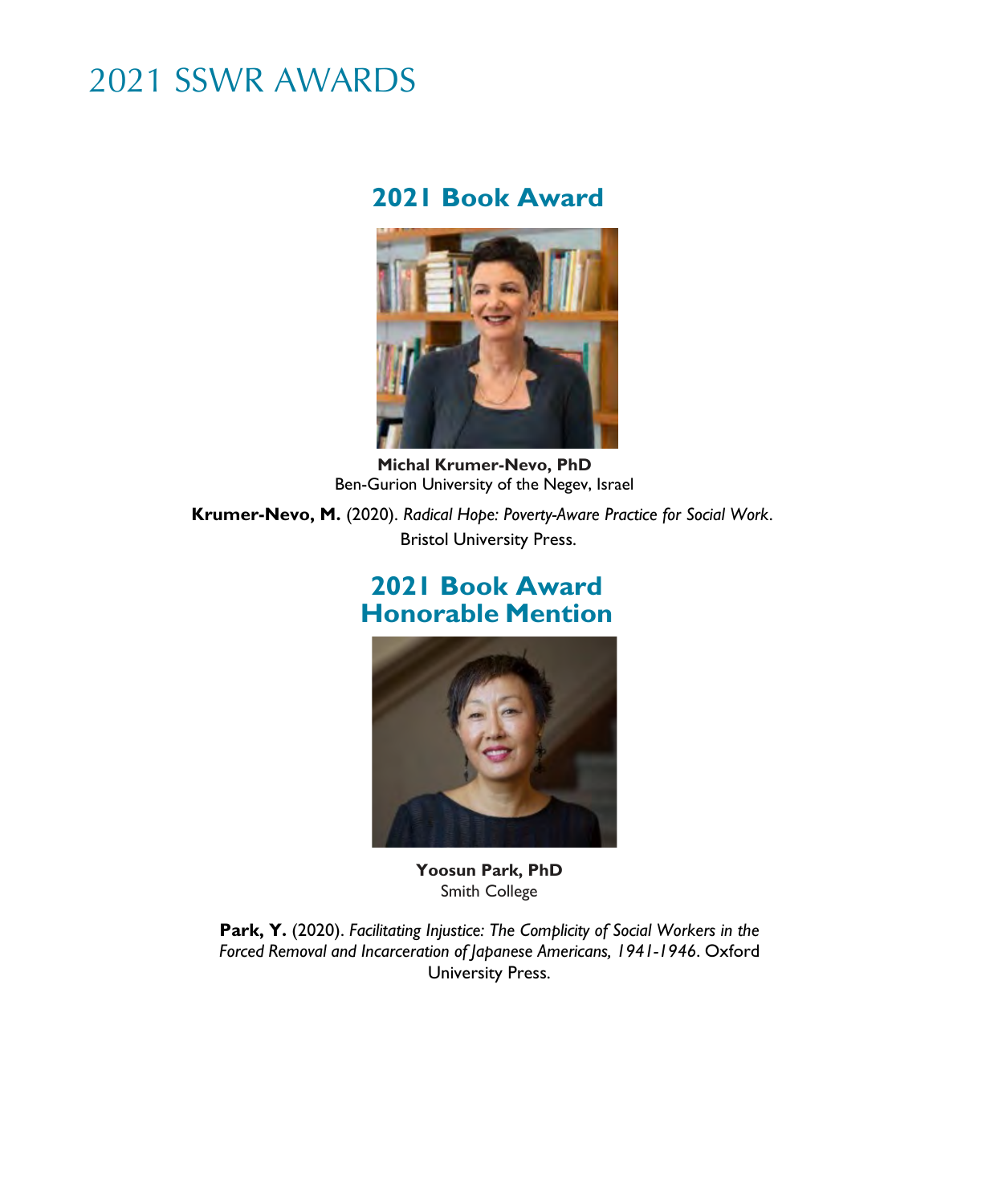#### **2021 Deborah K. Padgett Early Career Achievement Award**



**Shanna Kattari, PhD** University of Michigan

In recognition of Dr. Kattari's innovative scholarship, rigorous approach to social work research, and emerging influence in the field to advance the social work profession.

### **2021 Doctoral Fellows Award**



**Danielle R. Adams, MSW** The University of Chicago

*"Assessing Real-World Access to Evidence-Based Community Mental Health Services for Adolescents: An Experimental Audit Study."*



**Smitha Rao, MSW** Boston College

*"Before the Lightning Strikes: Preparedness, Capacities, & Social Welfare Policy. Micro, meso, and macro correlates of disaster preparedness."*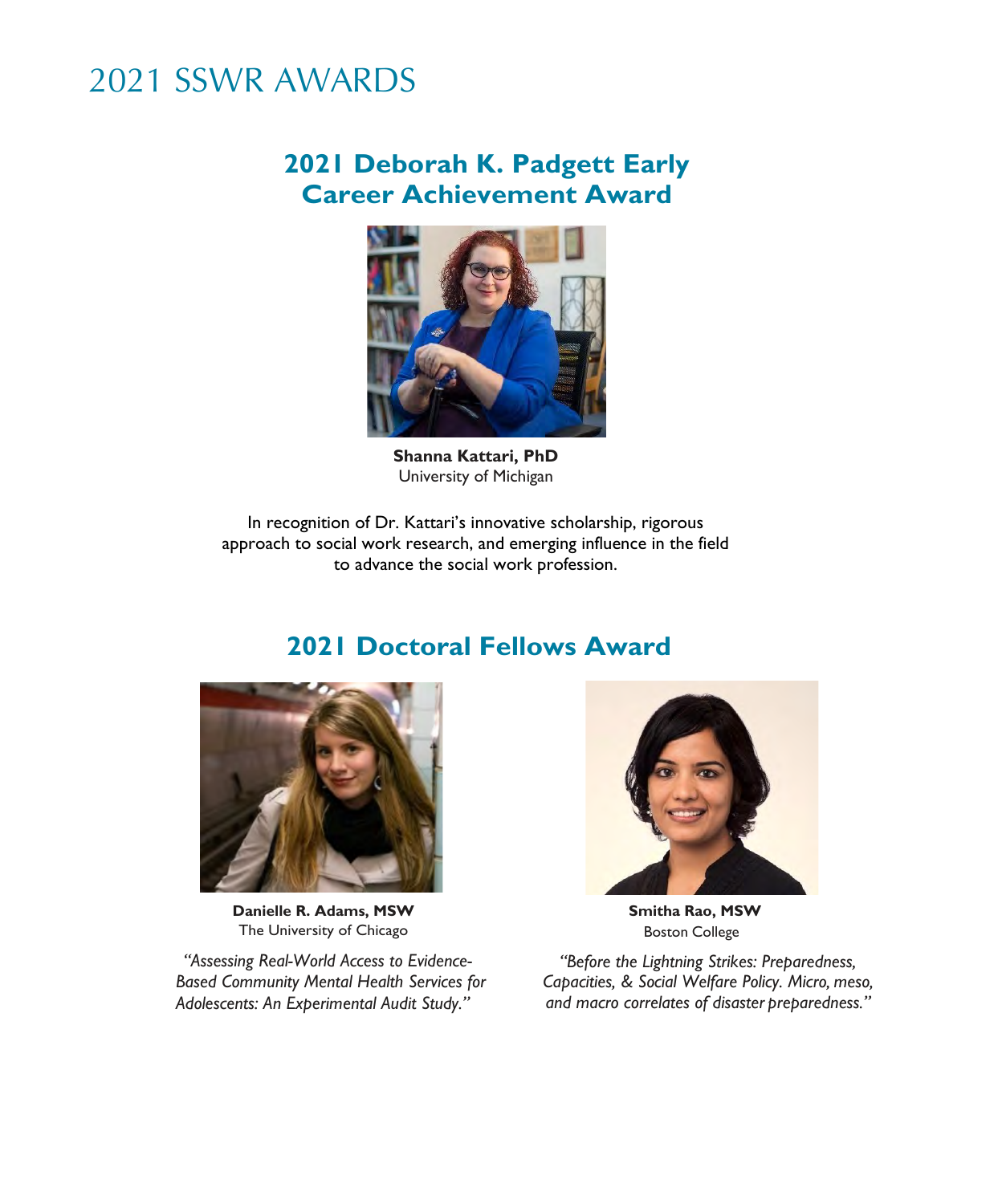### **2021 Excellence in Research Award**



**James P. Huguley, EdD** University of Pittsburgh



**Ariana C. Vasquez, PhD** University of Pittsburgh



**Ming-Te Wang, EdD** University of Pittsburgh



**Jiesi Guo, PhD** Australian Catholic University

Huguley, J. P., Wang, M-T., Vasquez, A. C., & Guo, J. (2019). Parental ethnic–racial socialization practices and the construction of children of color's ethnic–racial identity: A research synthesis and meta-analysis. Psychological Bulletin, 145(5), 437–458.

### **2021 Excellence in Research Award Honorable Mention**



**Alejandra Ros Pilarz, PhD** University of Wisconsin-Madison



**Ying-Chun Lin,PhD**  University of Wisconsin-Madison



**Katherine A. Magnuson, PhD** University of Wisconsin-Madison

Pilarz, A. R., Lin, Y-C., & Magnuson, K. A. (2019). Do Parental Work Hours and Nonstandard Schedules Explain Income-Based Gaps in Center-Based Early Care and Education Participation? *Social Service Review, 93(1),* 55-95.